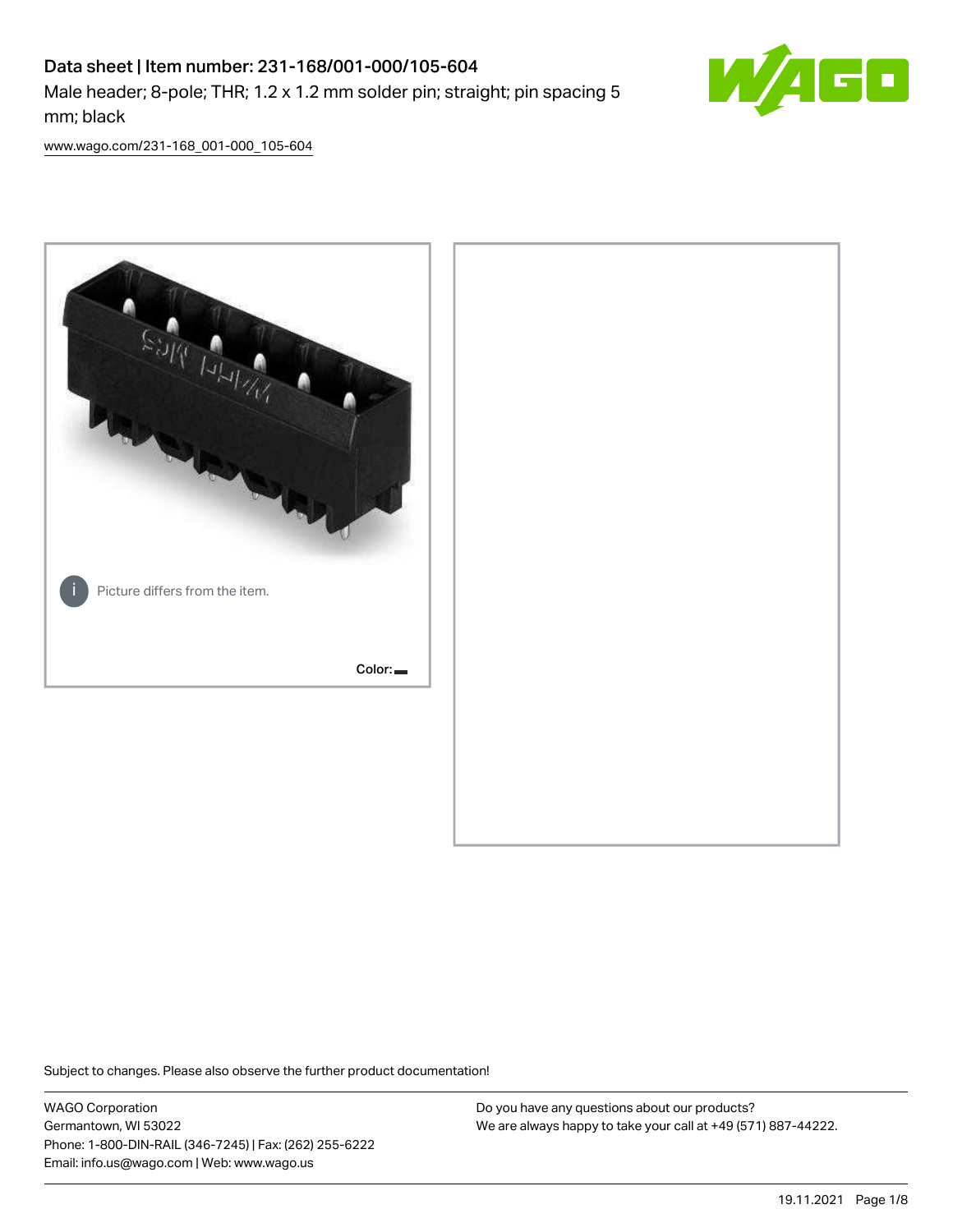

Dimensions in mm

 $L =$  (pole no. x pin spacing) + 3.2 mm

#### Item description

- THR male headers for reflow soldering in SMT applications
- Available in tape-and-reel packaging for automated pick-and-place PCB assembly
- $\blacksquare$ 1.2 x 1.2 mm solder pins allow nominal current up to 16 A, enhancing stability of shorter headers
- Also available in bulk packaging for manual placement
- $\blacksquare$ Male headers may be mounted horizontally or vertically
- $\blacksquare$ With coding fingers

Subject to changes. Please also observe the further product documentation! Data

WAGO Corporation Germantown, WI 53022 Phone: 1-800-DIN-RAIL (346-7245) | Fax: (262) 255-6222 Email: info.us@wago.com | Web: www.wago.us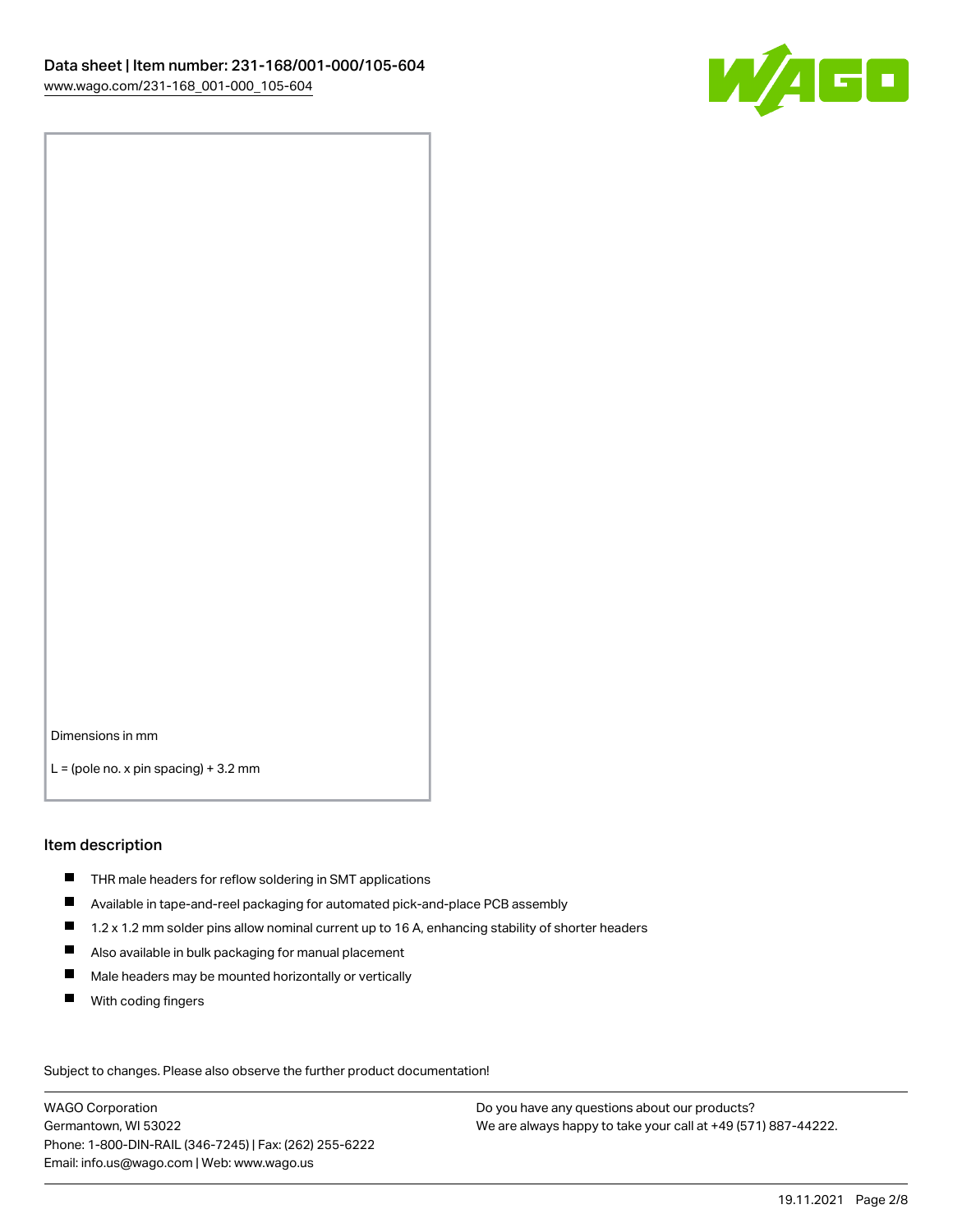

## Data Notes

|  | - -- - |  |  |  |
|--|--------|--|--|--|
|  |        |  |  |  |
|  |        |  |  |  |
|  |        |  |  |  |
|  |        |  |  |  |
|  |        |  |  |  |
|  |        |  |  |  |
|  |        |  |  |  |
|  |        |  |  |  |
|  |        |  |  |  |

| Safety information 1 | The MCS-MULTI CONNECTION SYSTEM includes connectors<br>without breaking capacity in accordance with DIN EN 61984. When<br>used as intended, these connectors must not be connected<br>/disconnected when live or under load. The circuit design should<br>ensure header pins, which can be touched, are not live when<br>unmated. |
|----------------------|-----------------------------------------------------------------------------------------------------------------------------------------------------------------------------------------------------------------------------------------------------------------------------------------------------------------------------------|
| Variants:            | Other pole numbers<br>Gold-plated or partially gold-plated contact surfaces<br>Other versions (or variants) can be requested from WAGO Sales or<br>configured at https://configurator.wago.com/                                                                                                                                   |

## Electrical data

## IEC Approvals

| Ratings per                 | IEC/EN 60664-1                                                        |
|-----------------------------|-----------------------------------------------------------------------|
| Rated voltage (III / 3)     | 250 V                                                                 |
| Rated surge voltage (III/3) | 4 <sub>k</sub> V                                                      |
| Rated voltage (III/2)       | 320 V                                                                 |
| Rated surge voltage (III/2) | 4 <sub>k</sub> V                                                      |
| Nominal voltage (II/2)      | 630 V                                                                 |
| Rated surge voltage (II/2)  | 4 <sub>k</sub> V                                                      |
| Rated current               | 16A                                                                   |
| Legend (ratings)            | $(III / 2)$ $\triangle$ Overvoltage category III / Pollution degree 2 |

## UL Approvals

| Approvals per                  | UL 1059 |
|--------------------------------|---------|
| Rated voltage UL (Use Group B) | 300 V   |
| Rated current UL (Use Group B) | 10 A    |
| Rated voltage UL (Use Group D) | 300 V   |
| Rated current UL (Use Group D) | 10 A    |

## Ratings per UL

| Rated voltage UL 1977            | ור                                        |
|----------------------------------|-------------------------------------------|
| Lourrent III, 1977<br>Rated<br>. | $\sim$ $\sim$ $\sim$ $\sim$ $\sim$ $\sim$ |

Subject to changes. Please also observe the further product documentation!

WAGO Corporation Germantown, WI 53022 Phone: 1-800-DIN-RAIL (346-7245) | Fax: (262) 255-6222 Email: info.us@wago.com | Web: www.wago.us Do you have any questions about our products? We are always happy to take your call at +49 (571) 887-44222.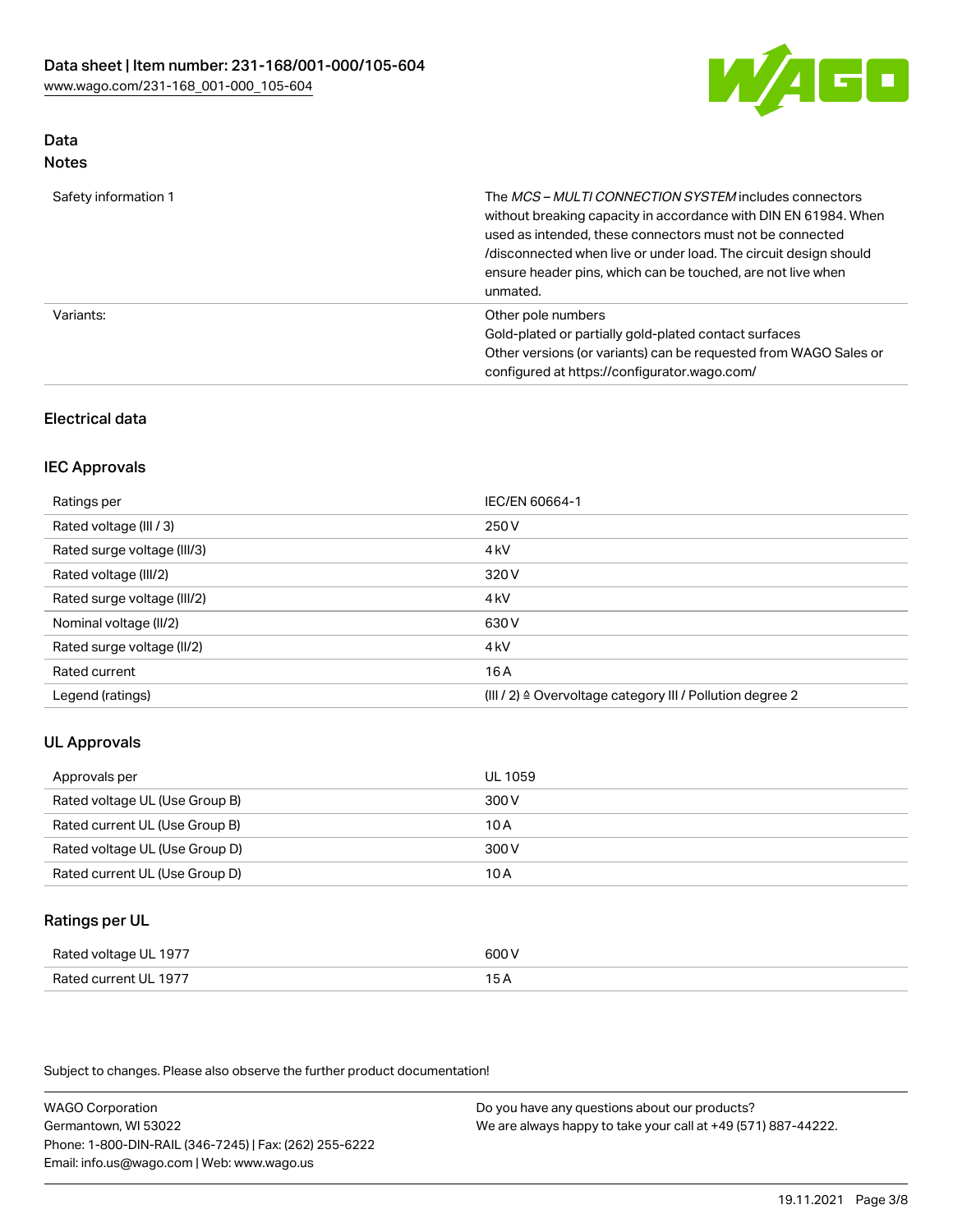

## CSA Approvals

| Approvals per                   | <b>CSA</b> |
|---------------------------------|------------|
| Rated voltage CSA (Use Group B) | 300 V      |
| Rated current CSA (Use Group B) | 10 A       |
| Rated voltage CSA (Use Group D) | 300 V      |
| Rated current CSA (Use Group D) | 10 A       |
|                                 |            |

## Connection data

| Total number of potentials |  |
|----------------------------|--|
| Number of connection types |  |
| Number of levels           |  |

#### Connection 1

## Physical data

| Pin spacing                        | 5 mm / 0.197 inch        |
|------------------------------------|--------------------------|
| Width                              | 43.2 mm / 1.701 inch     |
| Height                             | 14.4 mm / 0.567 inch     |
| Height from the surface            | 12 mm / 0.472 inch       |
| Depth                              | 8.4 mm / 0.331 inch      |
| Solder pin length                  | $2.4 \text{ mm}$         |
| Solder pin dimensions              | $1.2 \times 1.2$ mm      |
| Plated through-hole diameter (THR) | 1.7 <sup>(+0.1)</sup> mm |

## Plug-in connection

| Contact type (pluggable connector) | Male connector/plug |
|------------------------------------|---------------------|
| Connector (connection type)        | for PCB             |
| Mismating protection               | No                  |
| Mating direction to the PCB        | 90°                 |
| Locking of plug-in connection      | Without             |

## PCB contact

| Thr<br>ontact<br>ັ∪⊃ັ<br>. |
|----------------------------|
|----------------------------|

Subject to changes. Please also observe the further product documentation!

| <b>WAGO Corporation</b>                                | Do you have any questions about our products?                 |  |
|--------------------------------------------------------|---------------------------------------------------------------|--|
| Germantown, WI 53022                                   | We are always happy to take your call at +49 (571) 887-44222. |  |
| Phone: 1-800-DIN-RAIL (346-7245)   Fax: (262) 255-6222 |                                                               |  |
| Email: info.us@wago.com   Web: www.wago.us             |                                                               |  |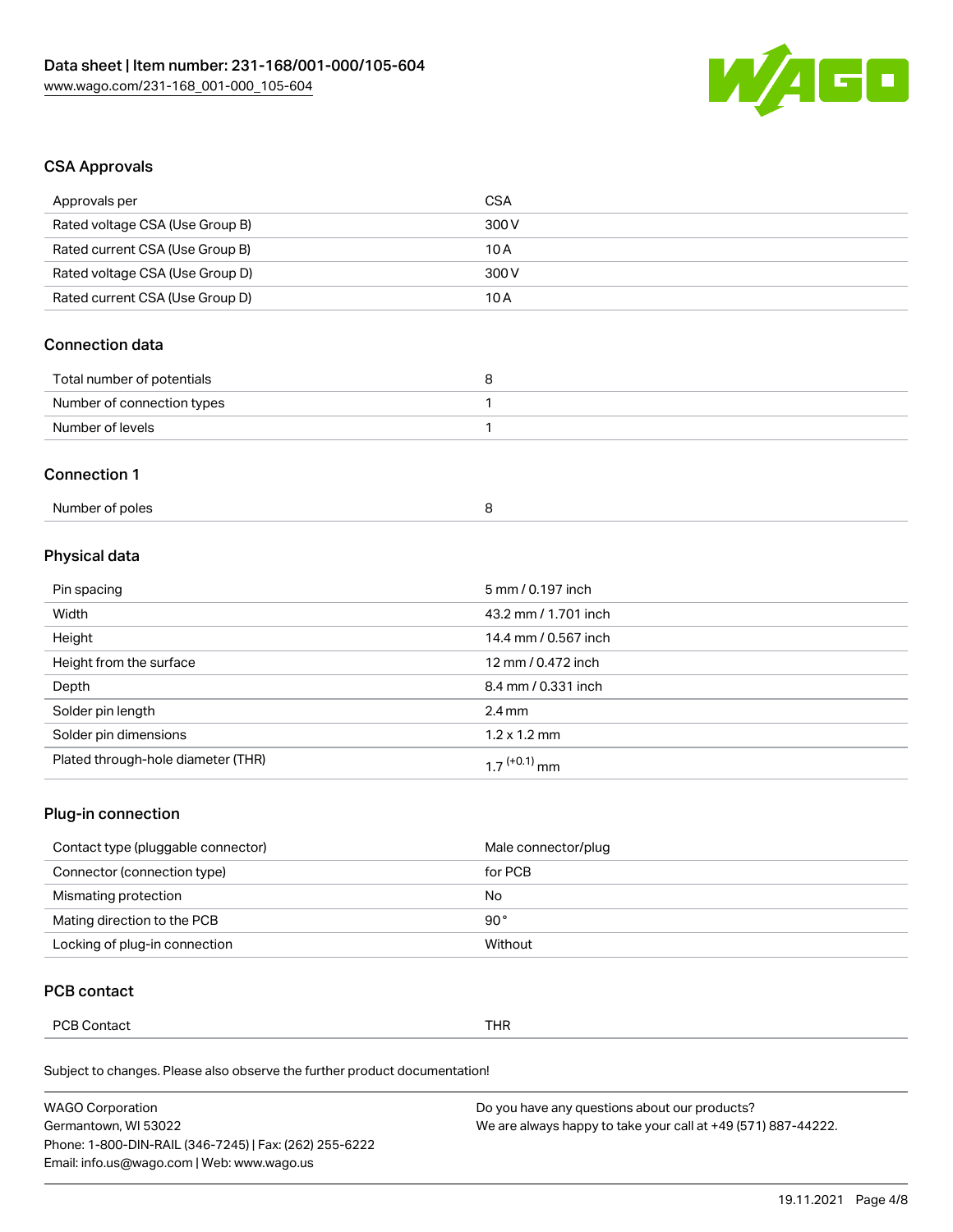

| Solder pin arrangement              | over the entire male connector (in-line) |
|-------------------------------------|------------------------------------------|
| Number of solder pins per potential |                                          |

## Material data

| Color                       | black                                  |
|-----------------------------|----------------------------------------|
| Material group              |                                        |
| Insulation material         | Polyphthalamide (PPA GF)               |
| Flammability class per UL94 | V <sub>0</sub>                         |
| Contact material            | Electrolytic copper (E <sub>Cu</sub> ) |
| Contact plating             | tin-plated                             |
| Fire load                   | $0.055$ MJ                             |
| Weight                      | 2.6 <sub>g</sub>                       |

#### Environmental requirements

| Limit temperature range<br>. | $. +100 °C$<br>-60 |  |
|------------------------------|--------------------|--|
|------------------------------|--------------------|--|

## Commercial data

| Product Group         | 3 (Multi Conn. System) |
|-----------------------|------------------------|
| PU (SPU)              | 100 Stück              |
| Packaging type        | box                    |
| Country of origin     | PL                     |
| <b>GTIN</b>           | 4045454000332          |
| Customs tariff number | 85366990990            |

## Approvals / Certificates

## Country specific Approvals

|              |                                              |                                 | Certificate     |
|--------------|----------------------------------------------|---------------------------------|-----------------|
| Logo         | Approval                                     | <b>Additional Approval Text</b> | name            |
|              | <b>CB</b><br><b>DEKRA Certification B.V.</b> | IEC 61984                       | NL-39756        |
| 9Е           | <b>CSA</b><br>DEKRA Certification B.V.       | C <sub>22.2</sub>               | LR 18677-<br>25 |
| UL-Approvals |                                              |                                 |                 |

|      |          |                                 | Cortificate |
|------|----------|---------------------------------|-------------|
| Logo | Approval | <b>Additional Approval Text</b> | name        |
|      |          |                                 |             |

Subject to changes. Please also observe the further product documentation!

| <b>WAGO Corporation</b>                                | Do you have any questions about our products?                 |
|--------------------------------------------------------|---------------------------------------------------------------|
| Germantown, WI 53022                                   | We are always happy to take your call at +49 (571) 887-44222. |
| Phone: 1-800-DIN-RAIL (346-7245)   Fax: (262) 255-6222 |                                                               |
| Email: info.us@wago.com   Web: www.wago.us             |                                                               |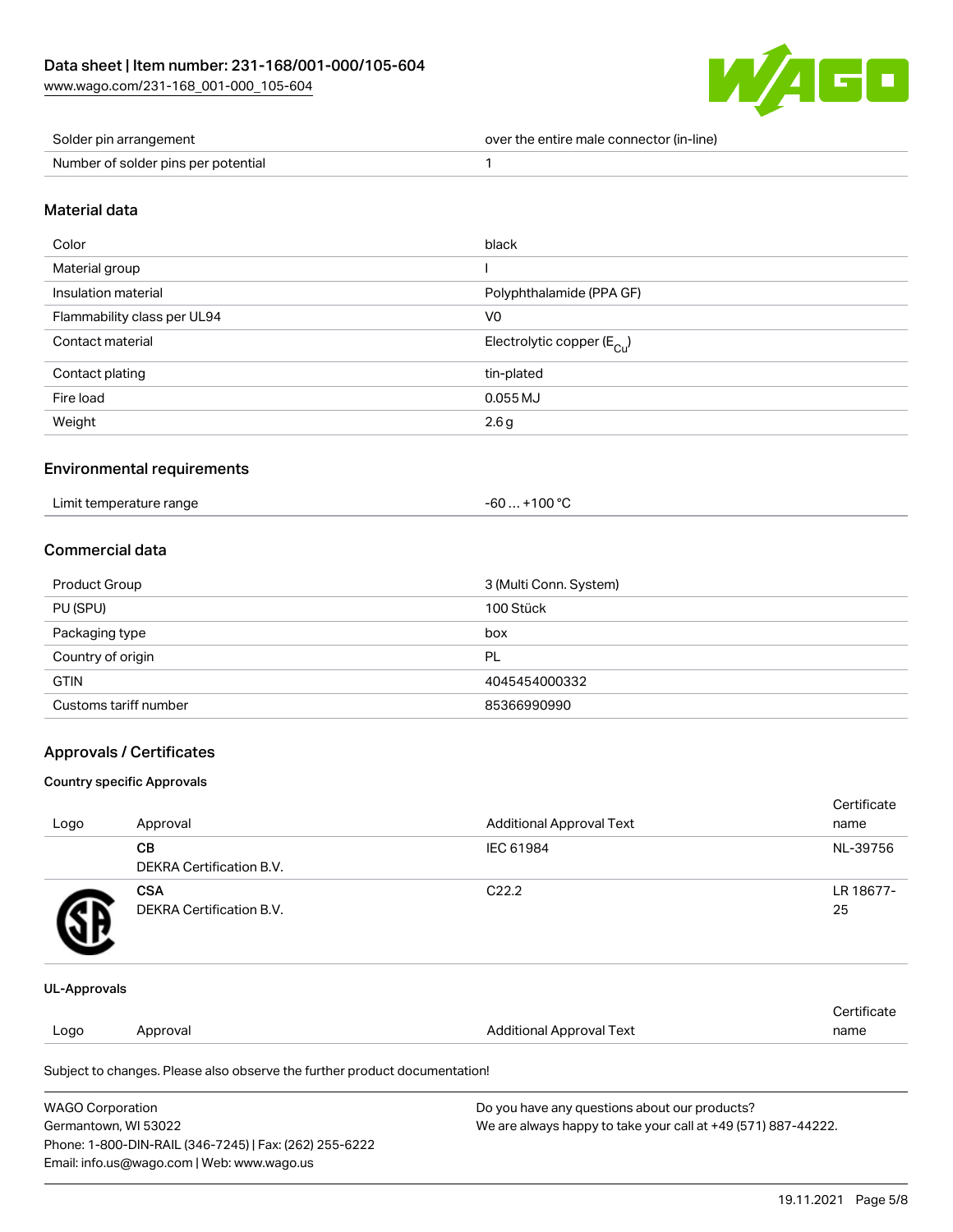# Data sheet | Item number: 231-168/001-000/105-604

[www.wago.com/231-168\\_001-000\\_105-604](http://www.wago.com/231-168_001-000_105-604)



|                                       | UL                                                                                                                                                                     | <b>UL 1059</b> |                              | E45172   |
|---------------------------------------|------------------------------------------------------------------------------------------------------------------------------------------------------------------------|----------------|------------------------------|----------|
|                                       | Underwriters Laboratories Inc.                                                                                                                                         |                |                              |          |
|                                       | <b>UR</b><br>Underwriters Laboratories Inc.                                                                                                                            | <b>UL 1977</b> |                              | E45171   |
|                                       |                                                                                                                                                                        |                |                              |          |
| Counterpart                           |                                                                                                                                                                        |                |                              |          |
|                                       | Item no.231-108/026-000<br>Female plug; 8-pole; 12 AWG max; pin spacing 5 mm; 1 conductor per pole; gray                                                               |                | www.wago.com/231-108/026-000 |          |
| <b>Optional accessories</b><br>Coding |                                                                                                                                                                        |                |                              |          |
| Intermediate plate                    |                                                                                                                                                                        |                |                              |          |
|                                       | Item no.: 231-500<br>www.wago.com/231-500<br>Spacer; for formation of groups; light gray                                                                               |                |                              |          |
| Coding                                |                                                                                                                                                                        |                |                              |          |
|                                       | Item no.: 231-129<br>Coding key; snap-on type; light gray                                                                                                              |                | www.wago.com/231-129         |          |
| <b>Downloads</b><br>Documentation     |                                                                                                                                                                        |                |                              |          |
| <b>Additional Information</b>         |                                                                                                                                                                        |                |                              |          |
| Technical explanations                |                                                                                                                                                                        | 2019 Apr 3     | pdf<br>2.0 MB                | Download |
| <b>THR Soldering Process</b>          |                                                                                                                                                                        |                | pdf<br>548.2 kB              | Download |
| <b>CAD</b> files                      |                                                                                                                                                                        |                |                              |          |
| <b>PCB Design</b>                     |                                                                                                                                                                        |                |                              |          |
|                                       | Symbol and Footprint 231-168/001-000/105-604                                                                                                                           |                | <b>URL</b>                   | Download |
|                                       | CAx data for your PCB design, consisting of "schematic symbols and PCB footprints",<br>allow easy integration of the WAGO component into your development environment. |                |                              |          |

Subject to changes. Please also observe the further product documentation!

WAGO Corporation Germantown, WI 53022 Phone: 1-800-DIN-RAIL (346-7245) | Fax: (262) 255-6222 Email: info.us@wago.com | Web: www.wago.us Do you have any questions about our products? We are always happy to take your call at +49 (571) 887-44222.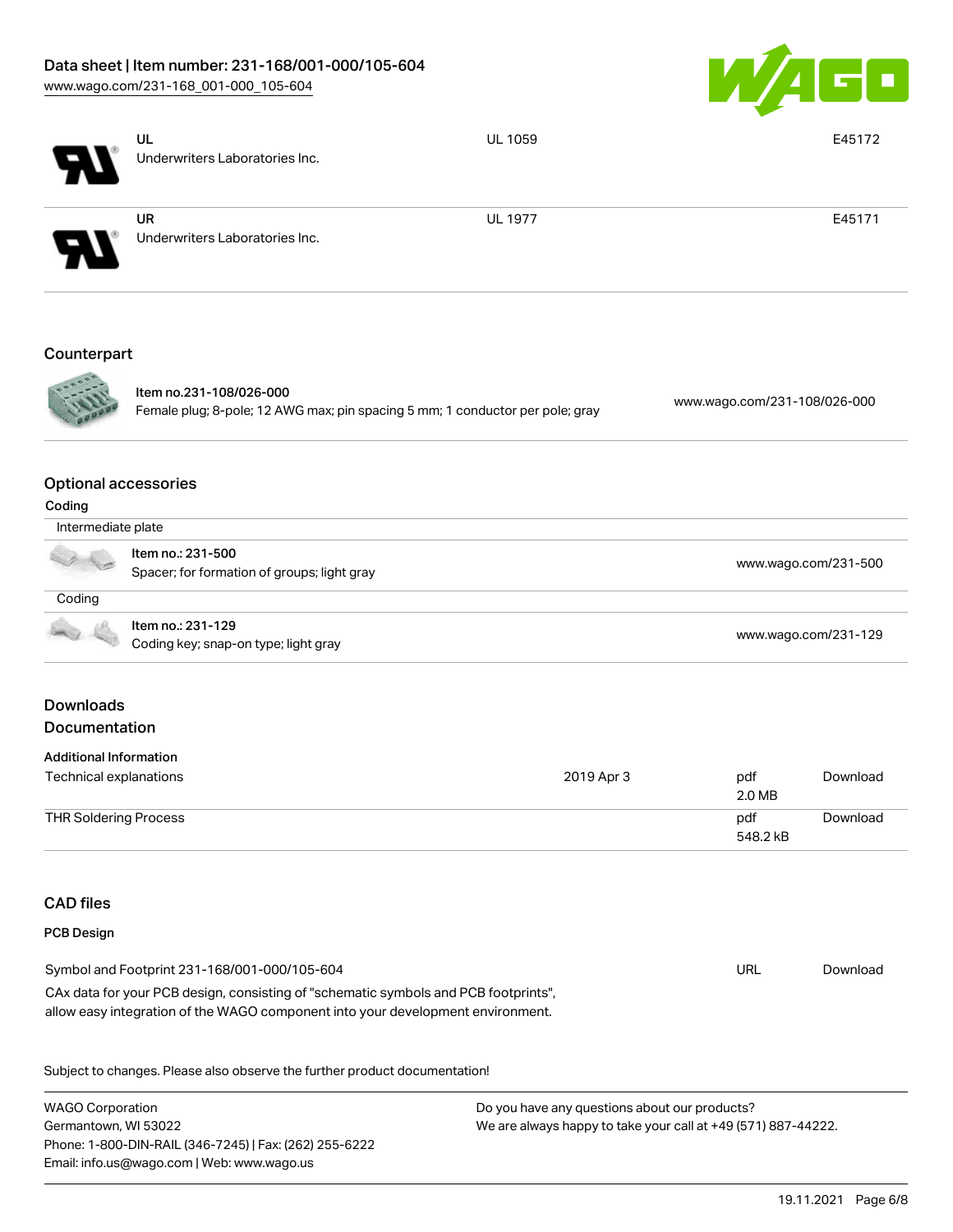

#### Supported formats:

- $\blacksquare$ Accel EDA 14 & 15
- $\blacksquare$ Altium 6 to current version
- $\blacksquare$ Cadence Allegro
- $\blacksquare$ **DesignSpark**
- $\blacksquare$ Eagle Libraries
- $\blacksquare$ KiCad
- $\blacksquare$ Mentor Graphics BoardStation
- $\blacksquare$ Mentor Graphics Design Architect
- $\blacksquare$ Mentor Graphics Design Expedition 99 and 2000
- $\blacksquare$ OrCAD 9.X PCB and Capture
- $\blacksquare$ PADS PowerPCB 3, 3.5, 4.X, and 5.X
- $\blacksquare$ PADS PowerPCB and PowerLogic 3.0
- $\blacksquare$ PCAD 2000, 2001, 2002, 2004, and 2006
- $\blacksquare$ Pulsonix 8.5 or newer
- $\blacksquare$ STL
- 3D STEP П
- П TARGET 3001!
- $\blacksquare$ View Logic ViewDraw
- П Quadcept
- $\blacksquare$ Zuken CadStar 3 and 4
- Zuken CR-5000 and CR-8000 П

PCB Component Libraries (EDA), PCB CAD Library Ultra Librarian

## Environmental Product Compliance

#### Compliance Search

Environmental Product Compliance 231-168/001-000/105-604 THR male header; 1.2 x 1.2 mm solder pin; straight; Pin spacing 5 mm; 8-pole; black URL [Download](https://www.wago.com/global/d/ComplianceLinkMediaContainer_231-168_001-000_105-604)

## Installation Notes

Subject to changes. Please also observe the further product documentation!

WAGO Corporation Germantown, WI 53022 Phone: 1-800-DIN-RAIL (346-7245) | Fax: (262) 255-6222 Email: info.us@wago.com | Web: www.wago.us